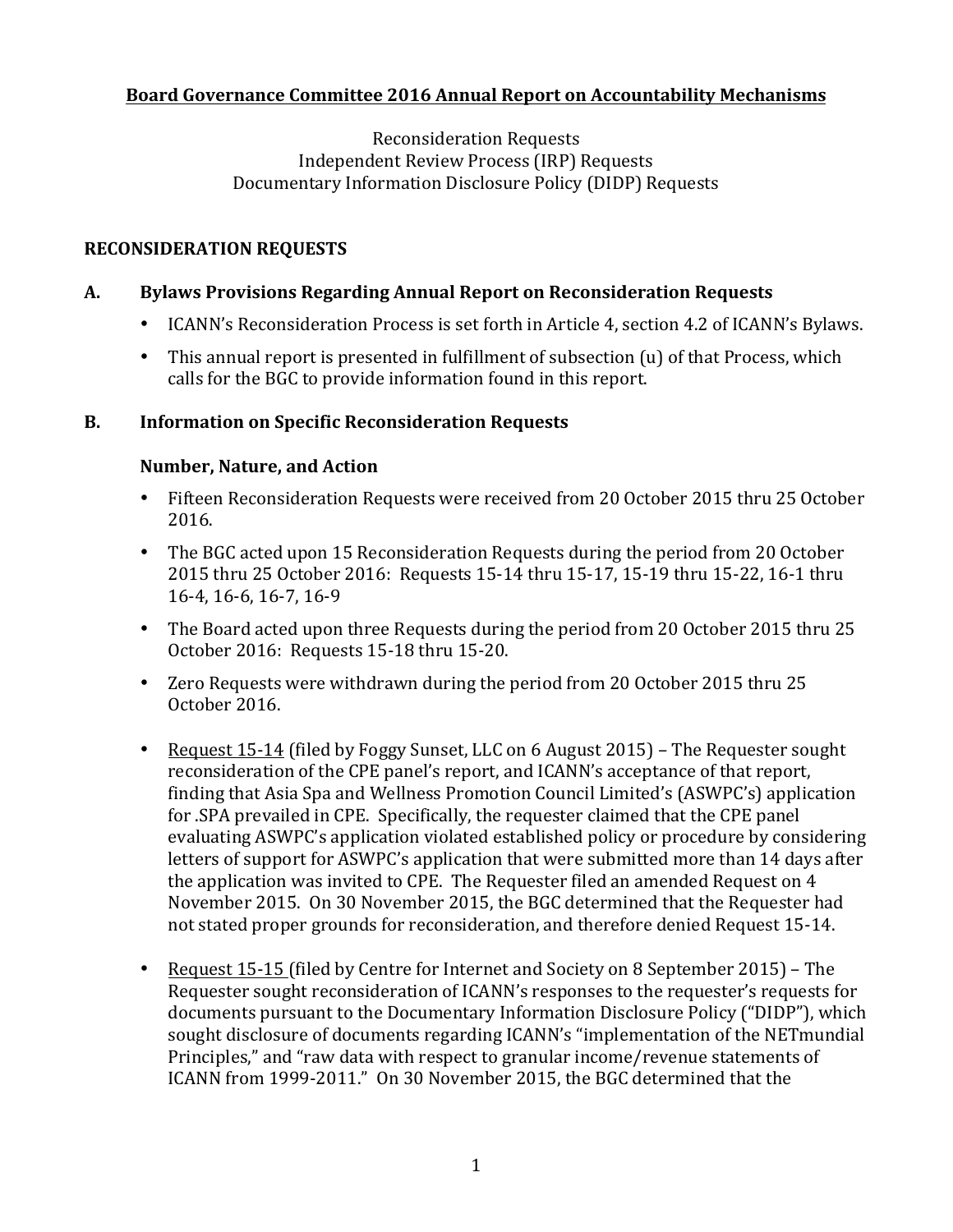Requester had not stated proper grounds for reconsideration, and therefore denied Request 15-15.

- Request 15-16 (filed by CPA Australia Ltd. on 18 September 2015) The Requester seeks reconsideration of the CPE panel's report, and ICANN's acceptance of that report, finding that the requester did not prevail in CPE for .CPA. On 26 June 2016, the BGC determined that the Requester had not stated proper grounds for reconsideration, and therefore denied Request 15-16.
- Request 15-17 (filed by American Institute of Certified Public Accountants on 19 September 2015) – The Requester sought reconsideration of the CPE panel's report, and ICANN's acceptance of that report, finding that the requester did not prevail in CPE for the .CPA string. The Requester was granted an opportunity to make presentation to the BGC on 12 April 2016. On 26 June 2016, the BGC determined that the Requester had not stated proper grounds for reconsideration, and therefore denied Request 15-17.
- Request 15-19 (filed on behalf of ICANN's Business Constituency and ICANN's NonCommercial Stakeholders Group) - The Requesters sought reconsideration of the Board's approval of renewal of the .CAT, .TRAVEL and .PRO Registry Agreements. On 13 January 2016, the BGC concluded that the Requesters had not stated proper grounds for reconsideration, and therefore recommended that the Request be denied. On 3 February 2016, the Board adopted the BGC's recommendation.
- Request 15-20 (filed on behalf of the Internet Commerce Association) The Requester seeks reconsideration of the Board's approval of renewal of the .CAT, .TRAVEL and .PRO Registry Agreements. On 13 January 2016, the BGC concluded that the Requesters had not stated proper grounds for reconsideration, and therefore recommended that the Request be denied. On 3 February 2016, the Board adopted the BGC's recommendation.
- Request 15-21 (filed by dotgay LLC on 22 October 2015, and Amended Request filed on 5 December 2015) – The Requester sought reconsideration of: (1) the second Community Priority Evaluation (CPE) panel's report finding that the Requester did not prevail in CPE for the .GAY string (Second CPE Report), and ICANN's acceptance of that report; and (2) ICANN staff's response to the Requester's request pursuant to ICANN's Documentary Information Disclosure Policy (DIDP) for documents relating to the Second CPE Report. On 1 February 2016, the BGC determined that the Requester had not stated proper grounds for reconsideration and therefore denied Request 15-21.
- Request 15-22 (filed by Centre for Internet and Society on 2 November 2016) The Requester sought reconsideration of ICANN's responses to the Requester's requests for documents pursuant to the Documentary Information Disclosure Policy (DIDP), which sought disclosure of documents regarding ICANN Contractual Compliance's Audit Program. On 13 January 2016, the BGC determined that the Requester had not stated proper grounds for reconsideration and therefore denied Request 15-22.
- Requests 16-1 and 16-2 (filed by Commercial Connect, LLC on 26 January 2016 and 10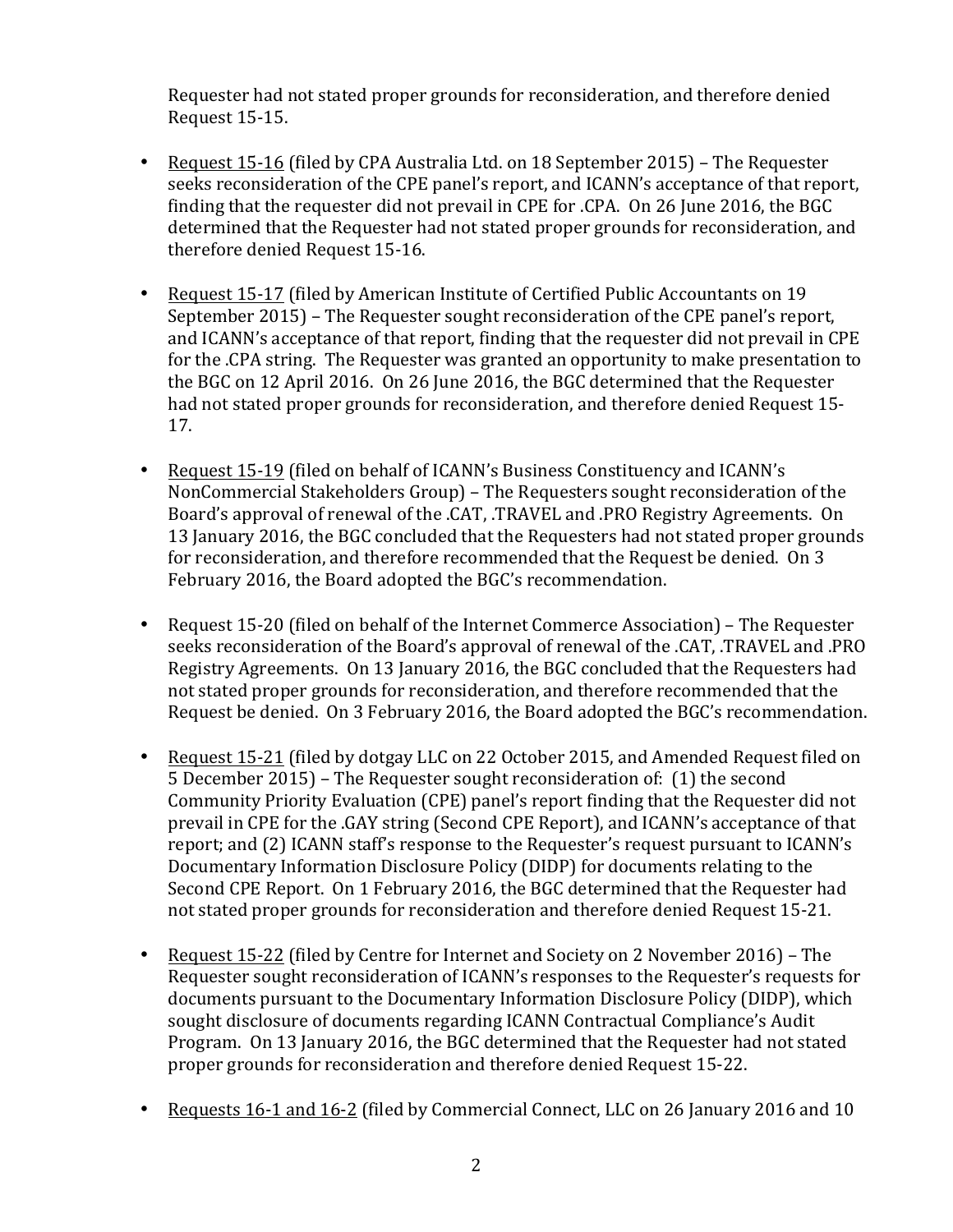February 2016) – The Requester filed two Reconsideration Requests regarding the same subject matter. In Request 16-1, the Requester sought reconsideration of ICANN's staff's determination that the Requester's time to invoke the Cooperative Engagement Process (CEP) regarding the Board's denial of Reconsideration Request 15-13 (Request 15-13) had passed, and argued that ICANN staff "prevented" it from filing a valid Request for Independent Review Process (IRP). The Requester also renewed the challenges that it raised in Request 15-13 to a Community Priority Evaluation (CPE) panel's report finding that the Requester's application for .SHOP did not achieve priority through CPE (CPE Report), and ICANN's acceptance of that report. In Request 16-2, the Requester sought reconsideration of ICANN staff's determination to proceed with the scheduled 27 January 2016 auction for .SHOP (Auction). On 25 February 2016, the BGC determined that the Requester had not stated proper grounds for reconsideration and therefore denied Requests 16-1 and 16-2.

- Request 16-3 (filed by dotgay LLC on 17 February 2016) The Requester seeks reconsideration of the BGC's denial of Request 15-21, wherein the Requester sought reconsideration of the second Community Priority Evaluation (CPE) panel's report finding that the Requester did not prevail in CPE for the .GAY string (Second CPE Report), and ICANN's acceptance of that report. In particular, the Requester asserts that, in conducting the Second CPE, the EIU did not adhere to the procedures set forth in the CPE Panel Process Document regarding the process for verifying letters of support and/or opposition. The Requester asked to make a presentation to the BGC. The BGC granted the Requester's request to make a telephonic presentation to the BGC subject to certain parameters, which the Requester made on 15 May 2016. The Requester submitted a written summary of its presentation on 17 May 2016. On 26 June 2016, the BGC recommended that the Board deny Request 16-3. On 13 September 2016, the Requester submitted a lengthy report for Board consideration. The BGC's recommendation on Request 16-3 is pending Board consideration.
- Request 16-4 (filed by Roman Belichenko on 9 February 2016) The Requester sought reconsideration of the ICANN Contractual Compliance department's response to the Requester's complaint regarding a dispute between the Requester and the domain name registrar GoDaddy. In particular, the Requester asserted that the "complaint was not considered properly" and that the "Contractual Compliance team has taken the registrar's side without thorough investigation of our explanations and comments." Request 16-4 was considered by the BGC in April and the BGC asked staff for additional information from the relevant registrar. On 26 June 2016, the BGC denied Request  $16$ -4.
- Request 16-5 (filed by DotMusic Limited et al. on 24 February 2016) The Requesters (DotMusic and ten others) seek reconsideration of the Community Priority Evaluation (CPE) panel's report finding that DotMusic did not prevail in CPE for the .MUSIC string (CPE Report), and ICANN's acceptance of the CPE Report. Specifically, the Requesters "ask that the result of the .MUSIC Report be overturned by ICANN, by awarding DotMusic an additional six  $(6)$  points  $(or a passing grade)$ ." On 1 April 2016, the Requesters submitted a Documentary Information Disclosure Policy (DIDP) request seeking documents relating to the CPE Report (DIDP Request), and asked ICANN to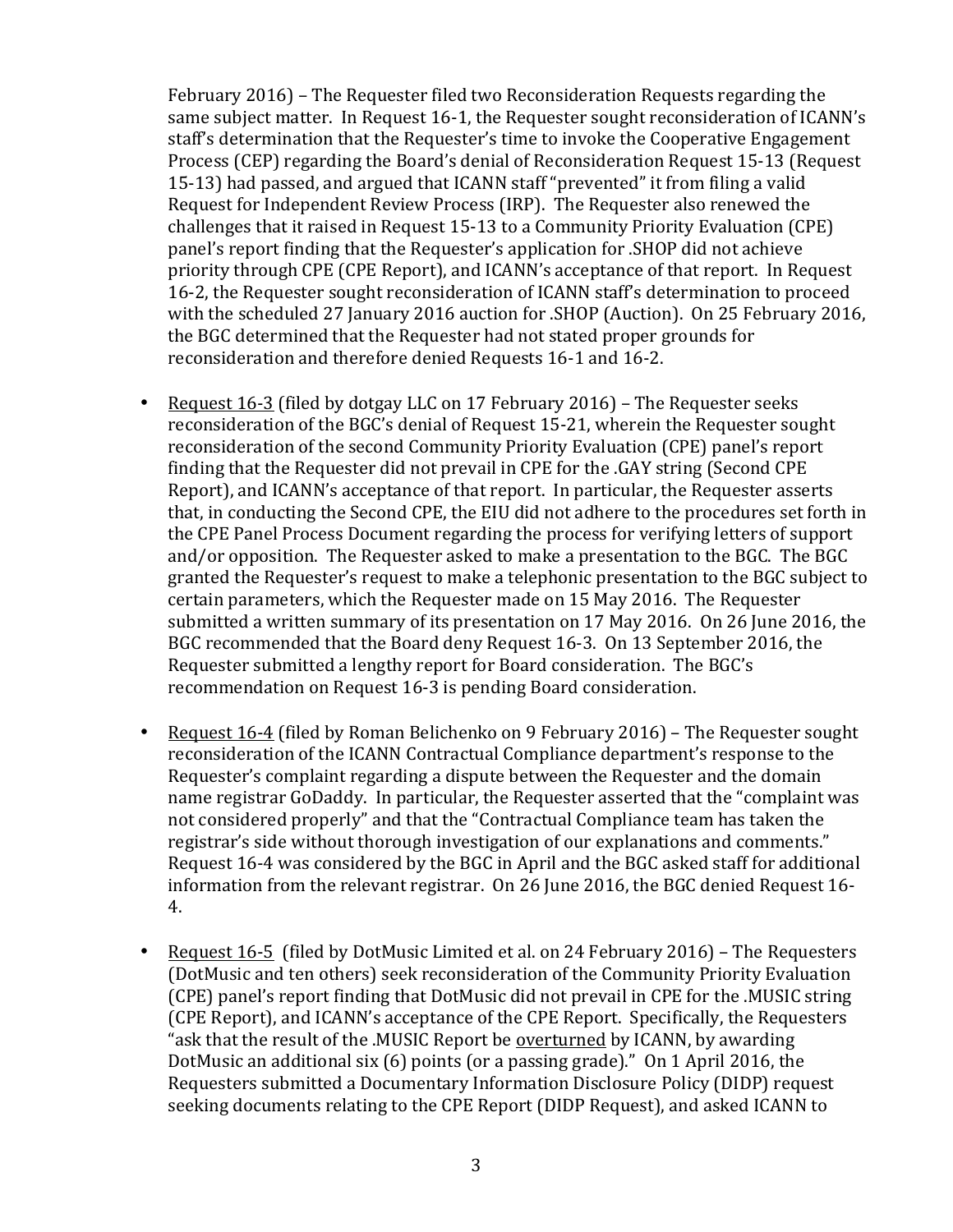postpone its review of Request 16-5 pending ICANN's response to the DIDP Request. ICANN agreed. On 29 April 2016, DotMusic submitted an amended DIDP request. ICANN responded to the amended DIDP request on 15 May 2016. The Requesters sought and ICANN granted an extension to 30 May 2016 for the Requesters to file an amended Reconsideration Request. The Requesters submitted Reconsideration Request 16-7 seeking reconsideration of ICANN's response to the DIDP Request, which was denied on 26 June 2016. The Requesters were granted opportunity to make presentation to the BGC, which took place on 17 September 2016. Request 16-5 is pending BGC consideration.

- Request 16-6 (filed by DotKids Foundation on 23 April 2016) The Requester sought reconsideration of the Community Priority Evaluation (CPE) panel's report, and ICANN's acceptance of that report, finding that the Requester did not prevail in CPE for the .KIDS string. Specifically, the Requester claimed that the CPE panel evaluating the Requester's application (CPE Panel) violated established policy or procedure by an "inadvertent misreading" of the Applicant Guidebook and the DotKids Foundation application, and "omission" of the United Nations Convention on the Rights of the Child and the United Nations Committee on the Rights of the Child relating to the Requester's community definition. On 21 July 2016, the BGC denied Request 16-6.
- Request 16-7 (filed by DotMusic et al. on 30 May 2016) The Requesters (DotMusic and ten others) sought reconsideration of ICANN staff's response to a request submitted by the Requesters pursuant to ICANN's Document Information Disclosure Policy (DIDP). In particular, the Requesters disagreed with ICANN staff's determination that responsive documents, if any, were subject to several DIDP Conditions for Nondisclosure, and further argue that ICANN should: (i) provide a definition of "public interest" and an explanation of how it was applied in this instance; (ii) produce a privilege log of the documents not produced; and (iii) "follow" the Board Resolution of 10 March 2016, which encourages ICANN staff to "be as specific and detailed as possible in responding to DIDP requests, particularly when not disclosing requested documents." On 26 June 2016, the BGC denied Request 16-7
- Request 16-8 (filed by CPA Australia) The Requester seeking to have criteria 2 of the CPE conducted on 3 September 2015 re-reviewed in light of the CPE Panel's alleged failure or neglect to considered AICPA's support for CPA Australia's application. This request is pending BGC consideration.
- Request 16-9 (filed by Ruby Glen and Radix FCZ on 17 July 2016 as urgent request) -The Requesters sought reconsideration of: (a) ICANN's determination that it "found no basis to initiate the application change request process" in response to the contradictory statements of Nu DotCo; and (b) what the Requesters assert was ICANN's improper denial of Applicants' (and at least one other .WEB applicant's) request to postpone the .WEB/.WEBS auction, then scheduled for July 27, 2016. The Requesters claim that the requested postponement would have provided ICANN and the .WEB/.WEBS applicants the time necessary to conduct a full and transparent investigation into material discrepancies in NDC's application and its eligibility as a contention set member. At the Requesters' request, the BGC treated this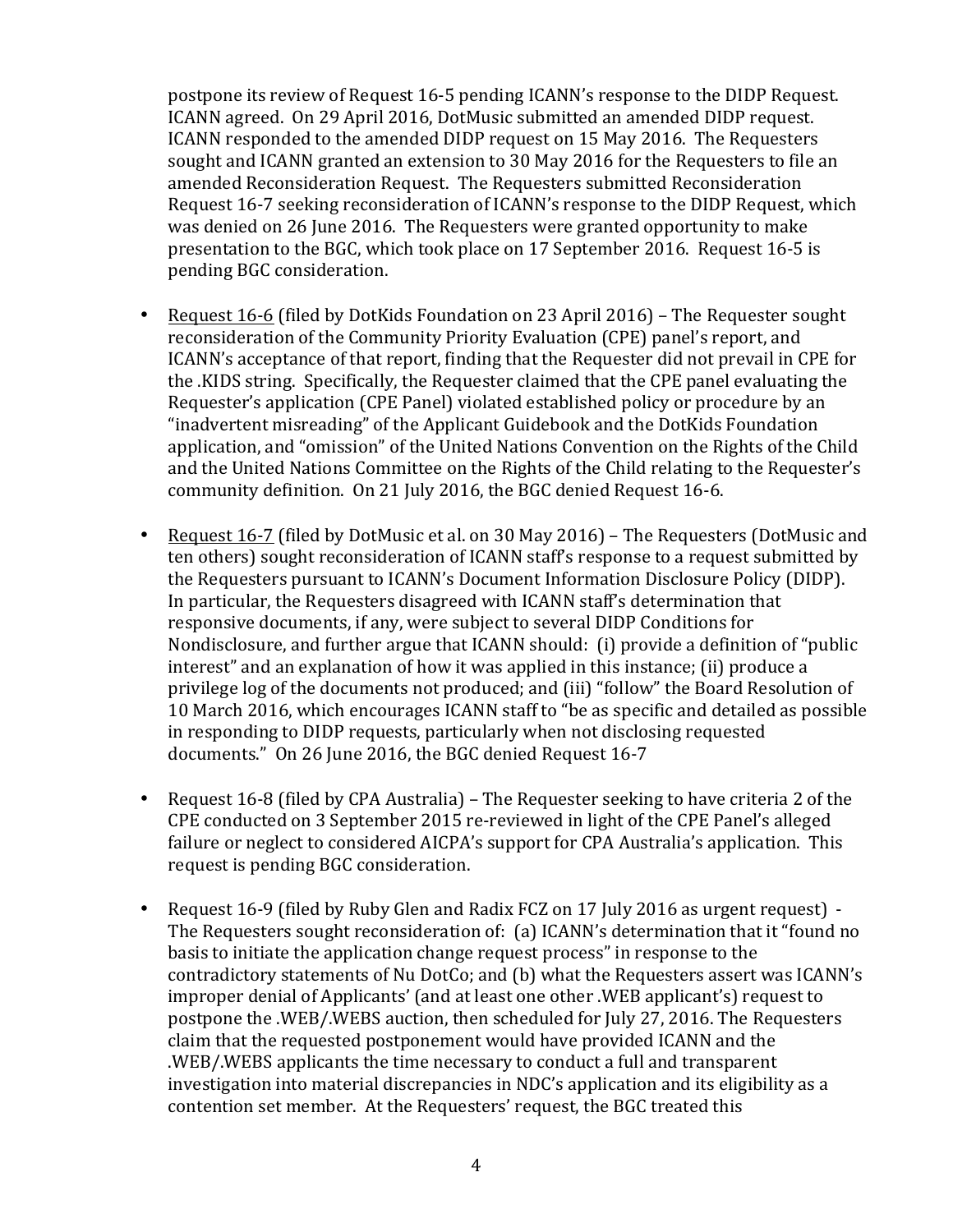Reconsideration Request on an urgent basis and, on 21 July 2016, the BGC denied Request 16-9.

- Request 16-10 (filed by the gTLD Registries Stakeholder Group (RySG)) The Requester essentially seeks reconsideration of: (i) what the Requester suggests is staff's improper expansion of the scope of the Thick Whois Policy to include a requirement for Registry Operators to implement Registration Data Access Protocol (RDAP); and (ii) staff's ignoring objections to the RySG's proposed operational profile for RDAP, and staff's attempt to impose the adoption of the profile on registry operators despite any contractual basis for doing so. The RySG suggest that both Board-approved policy and agreements never referenced a gTLD Profile for RDAP. Upon filing of the Reconsideration Request, the Requester noted that there were planned discussions with appropriate staff members and asked that the processing of Request 16-10 be deferred pending the conclusion of those discussions.
- Request 16-11 (filed by Travel Reservations SRL, Spring McCook, LLC, Minds + Machines Group Limited, Famous Four Media Limited, dot Hotel Limited, Radix FZC, dot Hotel Inc., Fegistry, LLC) – The Requesters challenge Board action in essentially two regards: (i) that the Board's acceptance of the Dot Registry IRP Final Declaration (re: INC., .LLC, and .LLP) was incompatible with the Board's acceptance of the Despegar *et.al.* IRP Final Declaration (re: .HOTEL); and (ii) that the Board's failure to terminate HTLDs application for .HOTEL, which had previously achieve community priority, was a violation of ICANN's Bylaws and was taken without all material information in front of it. Request 16-11 is pending BGC consideration.
- Request 16-12 (filed by Merck KGaA) The Requester seeks reconsideration of the Community Priority Evaluation (CPE) panel's report published on 10 August 2016 finding that its application for .MERCK did not satisfy the CPE criteria to achieve community priority (CPE Report). The Requester requests that ICANN reject the CPE Report and asks for another CPE panel to evaluate its application. The Requester has also requested the opportunity to make a presentation to the BGC. Request 16-12 is pending BGC consideration.
- Request 16-13 (filed by Merck KGaA) The Requester seeks reconsideration of ICANN's decision not to refer its PICDRP complaint to the PICDRP standing panel for consideration. The PICDRP complaint allege that the registry for .PHARMACY was not in compliance with Specification 11. The Requester asks the BGC refer its PICDRP complaint to the standing panel for review and decision. Request 16-13 is pending before BGC consideration.

# **Number of Reconsideration Requests Pending**

- As of 25 October 2016, there were five Reconsideration Requests pending BGC action, two Reconsideration Request on hold, and one Reconsideration Request pending Board action, following action already taken by the BGC.
- As of 25 October 2016, average length of time for which the five pending Reconsideration Requests have been pending was 83 days.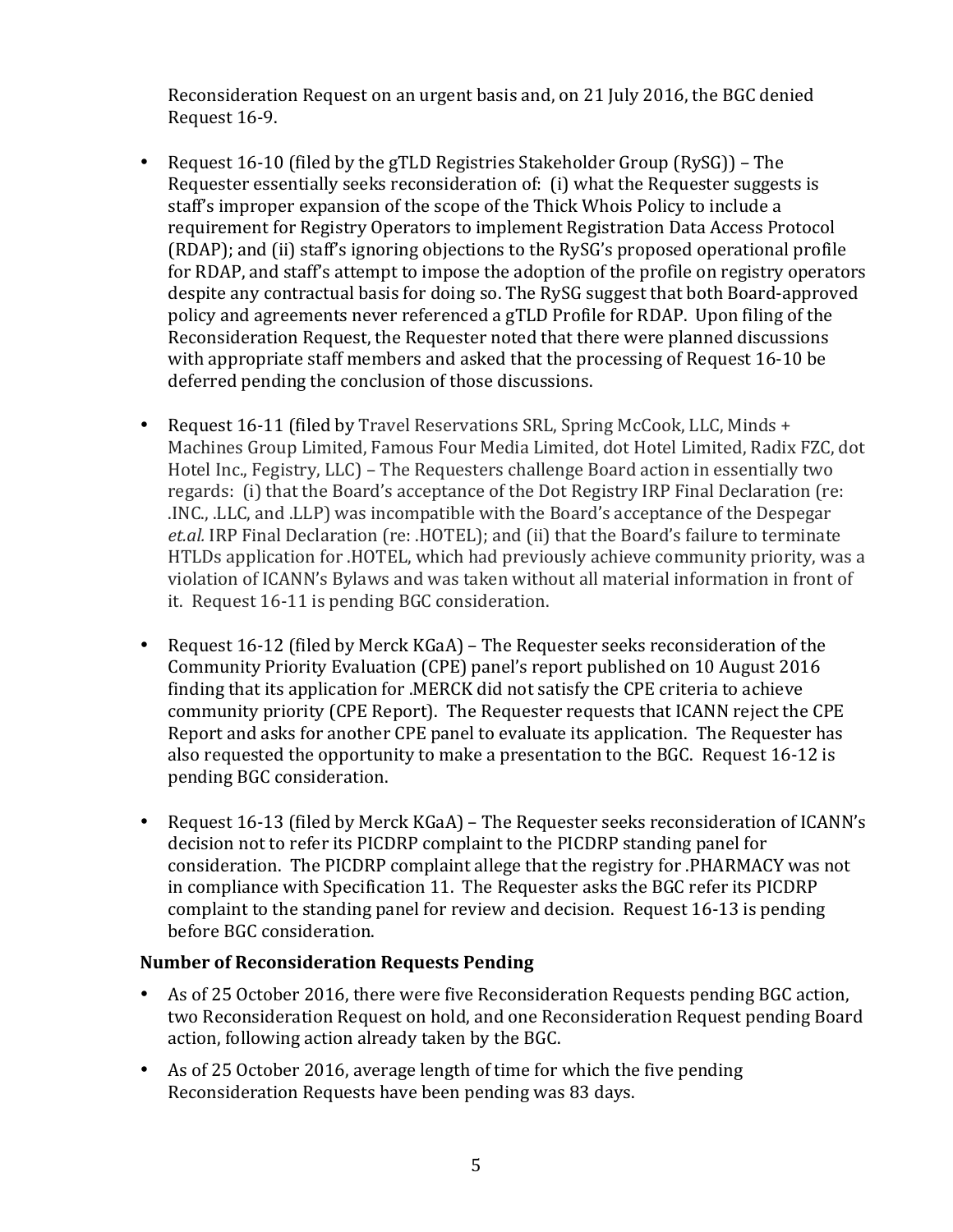- Of the five pending Reconsideration Requests, two Reconsideration Requests were pending for more than 90 days.
	- $\circ$  Reconsideration Request 16-5 (filed by DotMusic Limited) The Requester asked for delay pending a response to the Requester's DIDP Request, and also sought and was granted opportunity to make presentation to the BGC, which took place on 17 September 2016.
	- $\circ$  Reconsideration Request 16-8 (filed by CPA Australia Ltd) Delay due to timing of filing, intervening decision that impacted the analysis, and pre-set BGC meeting schedule.
- Two Reconsideration Requests were placed on hold: Requests 14-42 and 16-10
- One Reconsideration Request was pending Board action, following action already taken by the BGC: Request 16-3

# **Number of Reconsideration Requests the BGC Declined to Consider**

• The BGC has thus far considered (or will consider) all Reconsideration Requests submitted between the Annual General Meeting in 2015 and the Annual General Meeting in 2016 that have not been, or are not later, withdrawn by the requester(s).

### **Other Accountability Mechanisms Available to Denied Requesters**

• ICANN makes available the Ombudsman and the Independent Review Process as additional mechanisms to enhance ICANN accountability to persons materially affected by its decisions. The Ombudsman separately reports on his activities.

# **INDEPENDENT REVIEW PROCESS (IRP) REQUESTS**

#### **A. General Information Regarding IRPs**

In accordance with Article 4, section 4.3 of ICANN's Bylaws, ICANN has designated the International Centre for Dispute Resolution as the body to process requests for independent review of Board actions alleged by any affected party to be inconsistent with ICANN's Articles of Incorporation or Bylaws. Many parties invoke the voluntary Cooperative Engagement Process (CEP) prior to the filing of an IRP, for the purpose of narrowing the issues that are stated within the request for independent review.

# **B.** Information on Specific IRPs

#### **Number and Nature**

• From 20 October 2015 thru 25 October 2016, three IRPs were initiated, and six have been concluded.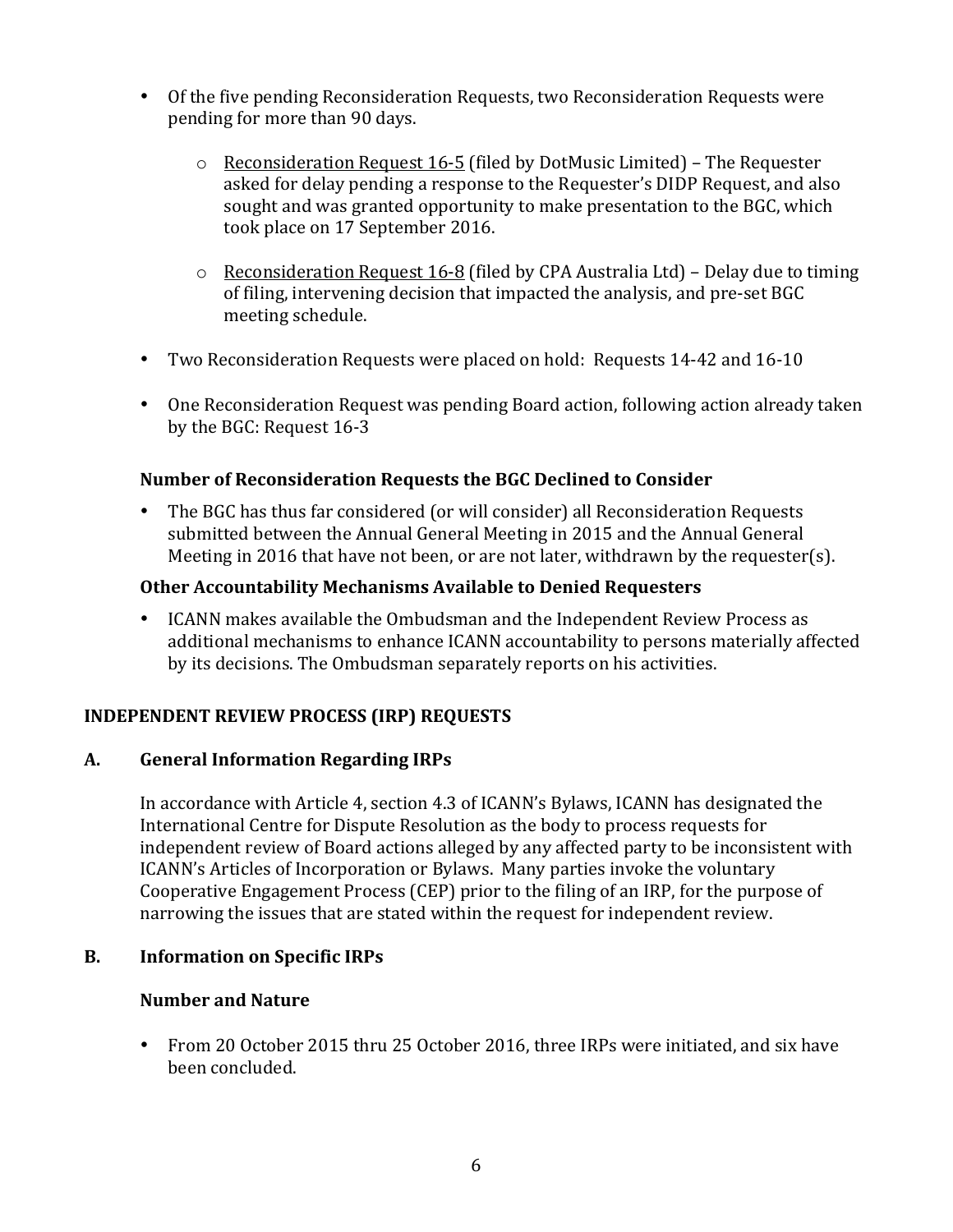# **Initiated:**

- Asia Green IT Systems Ltd. v. ICANN (.HALAL/.ISLAM) In this IRP AGIT alleges that "the following actions and inaction of the ICANN Board and Staff has [*sic*] violated ICANN's Bylaws and Articles: (1) [c]onsulting in secret with the GAC and with Objectors regarding delay or denial of AGIT's applications[;]  $(2)$  [r]efusing to specifically identify the Objectors' concerns, how those concerns might be resolved by AGIT, or any process by which the concerns might be resolved[;] (3) [c] reating new policy, without community input, which allows effective, far-from-consensus government veto of just two applications[;]  $(4)$  [d]eciding such policy via NGPC resolution, ignoring unanimous advice from the GNSO Council and resolution of the Board that ICANN, *inter alia*, must provide clear criteria for evaluation of all applications[;]  $(5)$  [r]efusing to provide documents reasonably requested by AGIT, which would illuminate and narrow the scope of the IRP, and thus reduce costs and time to decision[; and]  $(7)$  [r]efusing to acknowledge that IRP decisions are binding and precedential, causing expensive and unnecessary relitigation of settled issues." Document production is in process. The Final Hearing is currently scheduled for 17 February 2017.
- Commercial Connect, LLC v. ICANN (.SHOP) Commercial Connect (CC) challenges ICANN's actions with respect to .SHOP, and seeks review of ICANN's decision to accept the findings contained in the CPE results for CC's application for .SHOP and, resulting therefrom, ICANN's decision not to award community-based status to CC's .SHOP application. An administrative hearing took place on 5 September 2016. ICANN filed an amended IRP Response on 12 October 2016. The Final Hearing scheduled for 20 October 2016 was canceled and the matter has been suspended due to CC's failure to pay the required fees for the IRP.
- Amazon EU S.à.r.l. v. ICANN (.AMAZON and related IDNs) Amazon EU S.à.r.l. (Amazon) filed its IRP Request on 2 March 2016. Amazon alleges that, in accepting the GAC advice, the Board: (a) did not act transparently and in accord with Amazon's expectations; (b) did not apply documented policies neutrally and objectively, and with integrity, fairness and due diligence; (c) discriminated in its treatment of the Amazon Applications; an (d) acted with a conflict of interest. ICANN responded to the IRP Request on 13 April 2016. Some document requests have been sent. A hearing tentatively scheduled for  $6 - 7$  March 2017.

# **Withdrawn**

• Afilias Limited, BRS Media, Inc. & Tin Dale, LLC v. ICANN (.RADIO) - Afilias Limited, BRS Media, Inc., and Tin Dale, LLC (Claimants) each submitted a standard application for RADIO. The European Broadcasting Union (EBU) submitted a community application for .RADIO, which prevailed in Community Priority Evaluation (CPE). As a result, the contention set for .RADIO was resolved and only EBU's application will proceed. The Claimants submitted Reconsideration Request 14-41 challenging the CPE Panel's report. On 20 January 2015, the BGC denied Request 14-41. On 30 September 2015,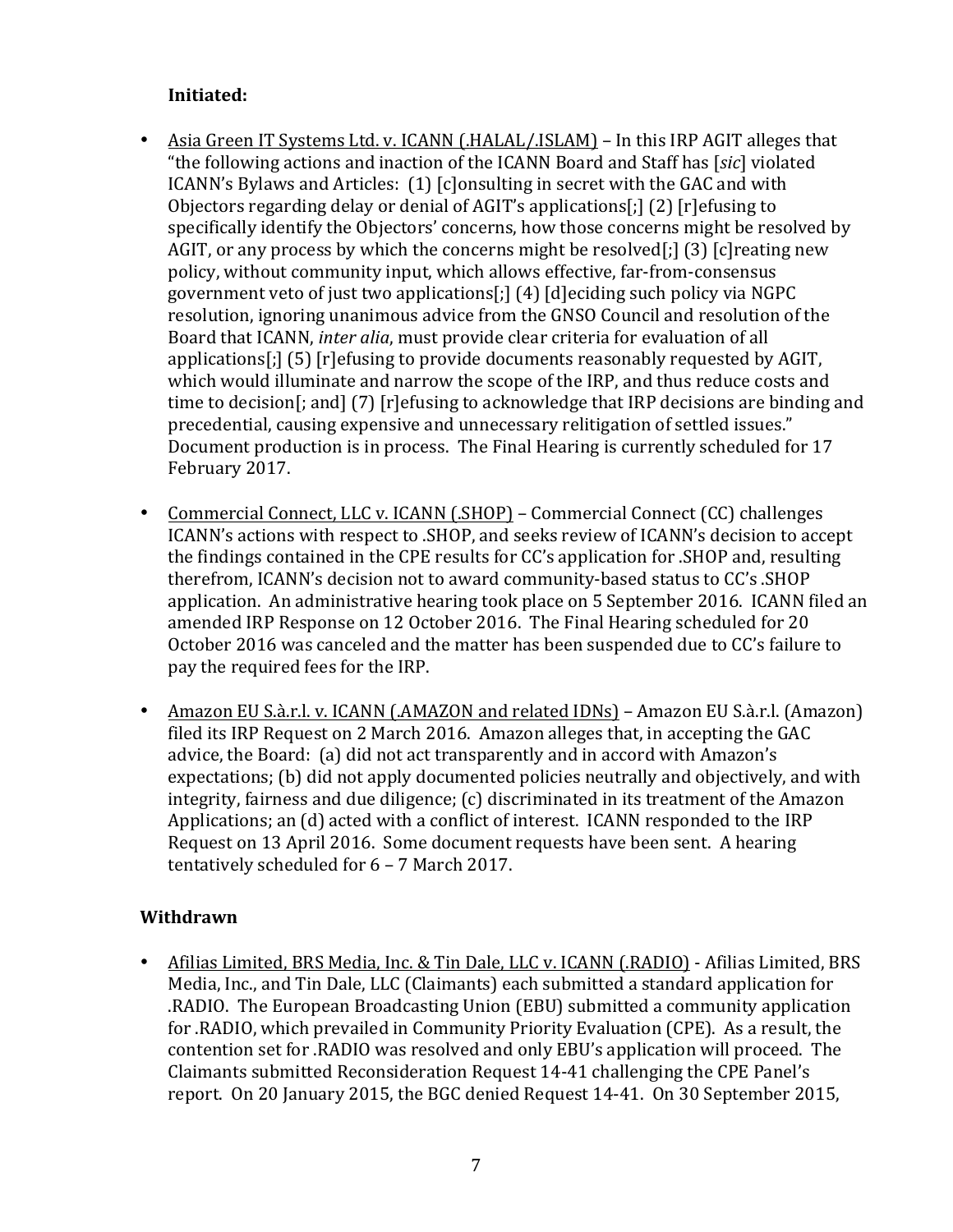the Claimants filed a Notice of Independent Review. The Claimants filed their IRP Request on 2 October 2015. Claimants seek review of: "(i) ICANN's decision to accept the findings contained in the EIU Determination; (ii) the BGC's Determination to reject Claimants' Request for Information submitted in accordance with ICANN's Documentary Information Disclosure Policy and their Request for Reconsideration; and (iii) ICANN's decision to award community-based status to the EBU Application, which may ultimately lead to resolving the .RADIO contention set and the EBU entering into a Registry Agreement for operating the .RADIO gTLD." ICANN responded to the IRP Request on 10 November 2015. On 18 May 2016, the Claimants withdrew this IRP.

### **Concluded**

- Merck KGaA v. ICANN IRP: Merck kGaA's (Merck)'s IRP Request arose out of its legal rights objections (LROs) to new gTLD applications submitted by its former affiliate, U.S.-based Merck Sharp & Dohme Corporation, for strings incorporating the "Merck" mark. Merck's LROs were overruled (Expert Determinations). Merck filed a Reconsideration Request challenging the Expert Determinations, which was denied. Merck's IRP Request challenged the denial of its Reconsideration Request and, among other things, also argued that the Board should have taken further action with respect to the Expert Determinations. Without a hearing, the Panel took the matter under submission and, on 11 December 2015, the Panel unanimously concluded that: "Merck has not succeeded in this Independent Review Process. ICANN was the prevailing party. As per paragraph 69, Merck must pay ICANN costs in the amount of USD \$48,588.54." On 3 February 2016, ICANN Board considered the Panel's Final Declaration and took the following decision:
	- $\circ$  Resolved (2016.02.03.10), the Board accepts the findings of the Panel's Final Declaration: (1) ICANN is the prevailing party in the *Merck KGaA v. ICANN* IRP; (2) the Board acted without conflict of interest in taking its decision; (3) the Board exercised due diligence and care in having a reasonable amount of facts in front of them; (4) the Board exercised independent judgment in taking the decision, believed to be in the best interests of the company;  $(5)$  the Board (including the Board Governance Committee) did not violate the Articles, Bylaws, or Guidebook; and (6) Merck shall reimburse ICANN costs in the amount of US\$48,588.54.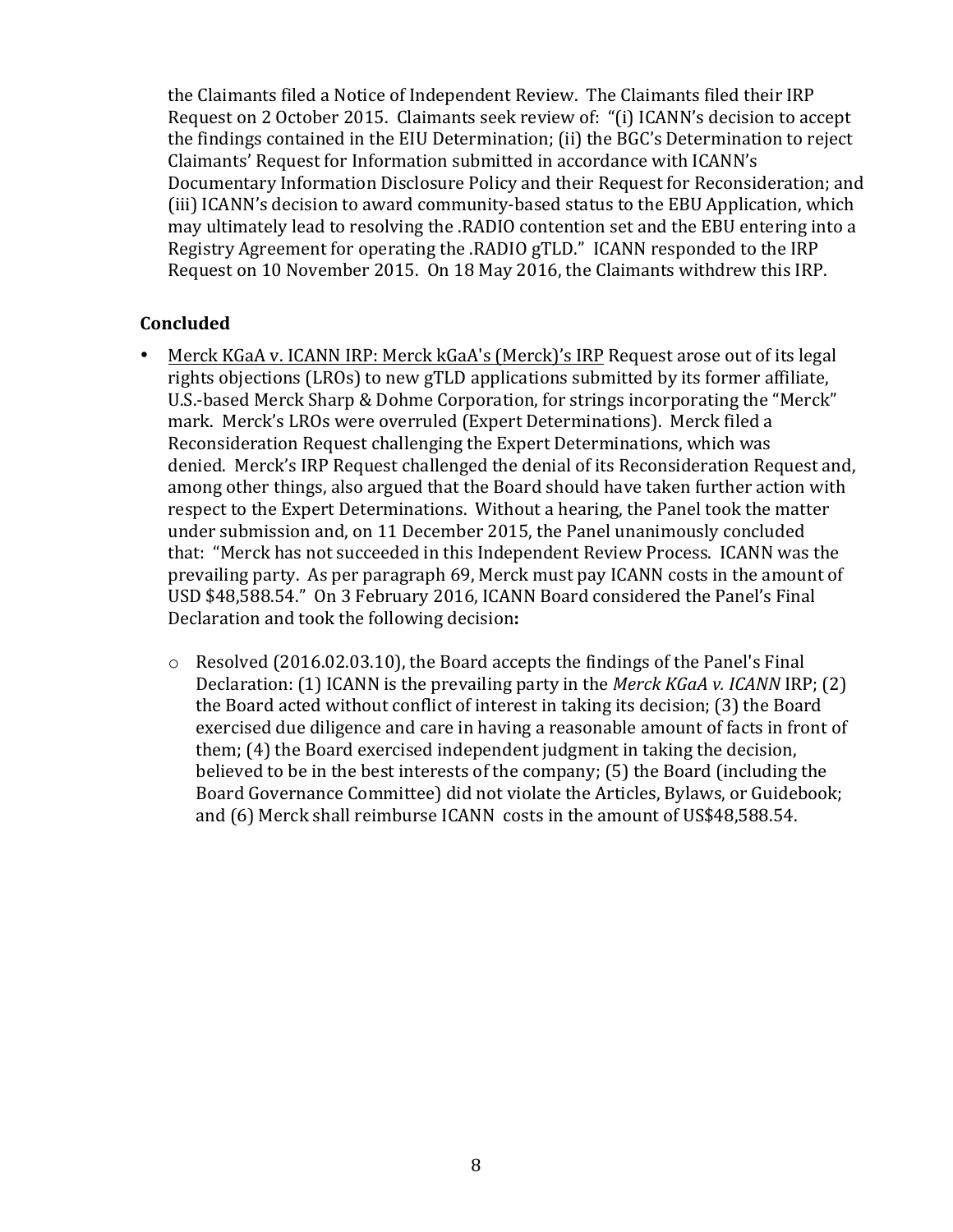- Despegar Online SRL, Donuts Inc., Famous Four Media Limited, Fegistry, LLC, and Radix FZC v. ICANN (.HOTEL) and Little Birch, LLC and Minds + Machines Group Limited v. ICANN (.ECO) IRPs - Despegar Online et al. (collectively, ".HOTEL Claimants") filed an IRP challenging the Community Priority Evaluation (CPE) Panel Determination finding that HOTEL Top-Level-Domain S.a.r.l.'s ("HOTEL TLD's") community application for .HOTEL prevailed in CPE (the ".HOTEL IRP"). Little Birch, LLC and Minds + Machines Group Limited (collectively, ".ECO Claimants") filed an IRP challenging the Community Priority Evaluation (CPE) Panel Determination finding that Big Room Inc.'s community application for .ECO prevailed in CPE (the ".ECO IRP"). On 12 February 2016, the Panel issued its Final Declaration. On 10 March 2016, ICANN Board considered the IRP Panel's Final Declaration and took the following decisions:
	- $\circ$  Resolved (2016.03.10.10), the Board accepts the following findings of the Panel's Final Declaration: (1) ICANN is the prevailing party in the Despegar Online SRL. Donuts Inc., Famous Four Media Limited, Fegistry LLC, and Radix FZC v. ICANN IRP;  $(2)$  ICANN is the prevailing party in the Little Birch, LLC and Minds + Machines Group Limited y. ICANN IRP:  $(3)$  the IRP Panel's analysis is limited to declaring whether the Board has acted consistently with the provisions of ICANN's Articles of Incorporation and Bylaws;  $(4)$  the Board (including the Board Governance Committee) acted consistently with the Articles of Incorporation and Bylaws; (5) the parties shall each bear their own expenses including legal fees; and  $(6)$  the IRP costs shall be divided between the parties in a  $50\%$  (claimants) /  $50\%$  (ICANN) proportion.
	- $\circ$  Resolved (2016.03.10.11), the Board notes the Panel's suggestions, and: (1) directs the President and  $CEO$ , or his designee(s), to ensure that the New gTLD Program Reviews take into consideration the issues raised by the Panel as they relate to the consistency and predictability of the CPE process and third-party provider evaluations; (2) encourages ICANN staff to be as specific and detailed as possible in responding to DIDP requests, particularly when not disclosing requested documents; (3) affirms that, as appropriate, ICANN will continue to ensure that its activities are conducted through open and transparent processes in conformance with Article IV of ICANN's Articles of Incorporation; and (4) directs the President and  $CEO$ , or his designee(s), to complete the investigation of the issues alleged by the .HOTEL Claimants regarding the portal configuration as soon as feasible and to provide a report to the Board for consideration following the completion of that investigation.
- Donuts Inc. v ICANN (.SPORTS/.RUGBY) IRP Donuts Inc. challenged the Expert Determinations upholding the community objections to Donuts Inc.'s applications for .SPORTS, .SKI, and .RUGBY. On 14 November 2014, ICANN filed a consolidated response to Donuts Inc.'s IRP Request and Donuts Inc.'s Request for Emergency Relief to stay the processing of other applications for .SPORTS, .SKI, and .RUGBY (issues related to .SKI were later resolved and withdrawn from the IRP). On 21 November 2014, ICANN agreed to stay the processing of the gTLDs at issue pending conclusion of the IRP. The Final Hearing was held on 8 October 2015 and on 12 May 2016, ICANN received the Final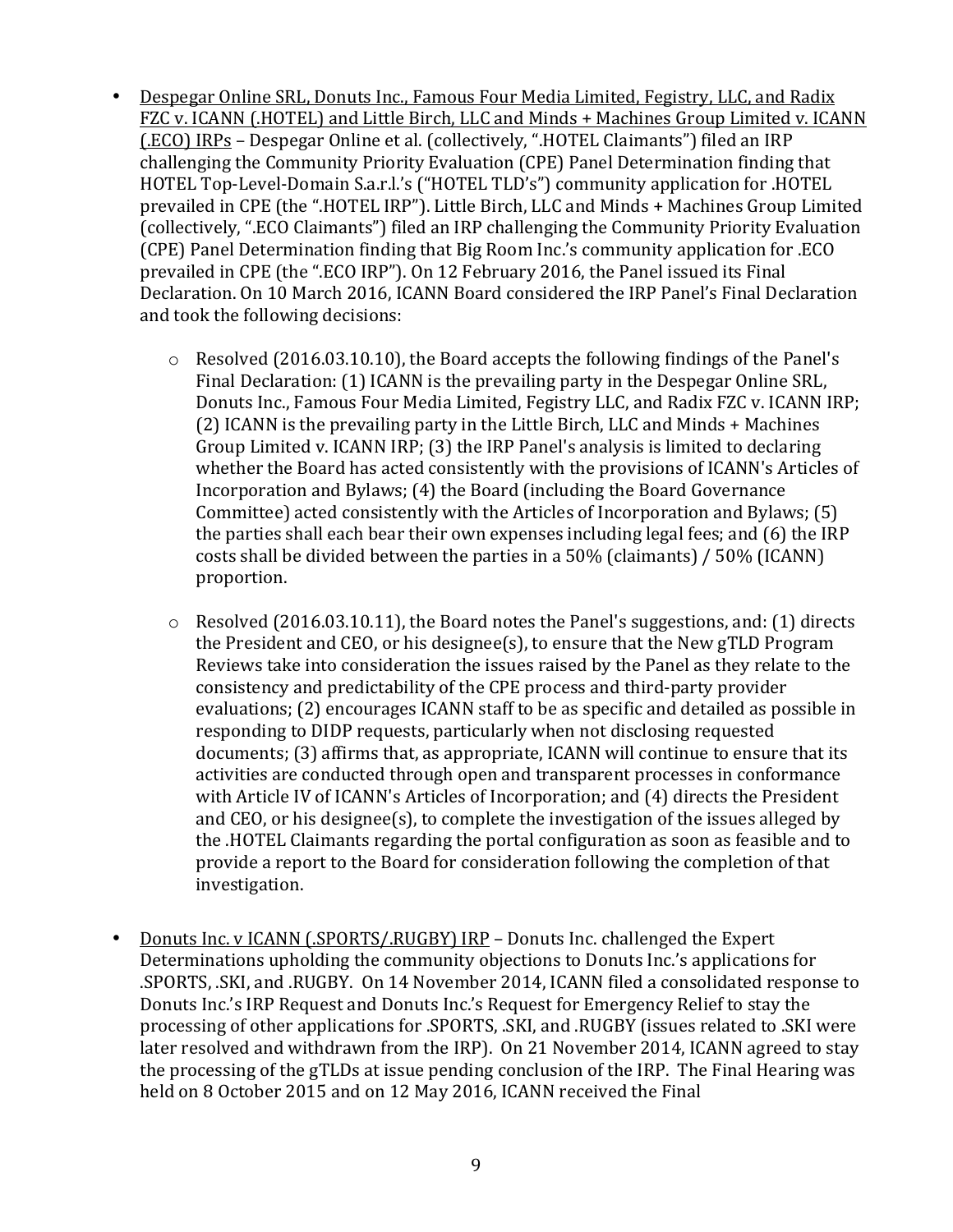Declaration, declaring ICANN to be the prevailing party in the IRP proceedings involving .SPORTS and .RUGBY. The final decision was made on two strings, and was unanimous as to .RUGBY and a 2-1 decision on .SPORTS, with the Donuts-selected panelist dissenting. The Panel also ordered Donuts to reimburse ICANN for costs in the amount of just over US\$83,000. On 25 June 2016, ICANN Board considered the IRP Panel's Final Declaration and took the following decisions:

- $\circ$  Resolved (2016.06.25.06), the Board accepts the following findings of the Panel's Final Declaration: (i) ICANN is the prevailing party in the Donuts Inc. v. ICANN IRP; (ii) the IRP Panel's analysis is limited to declaring whether the Board has acted consistently with the provisions of ICANN's Articles and Bylaws; (iii) the Board acted consistently with the Articles and Bylaws; (iv) an IRP panel is not allowed to substitute its own judgment for that of the Board;  $(v)$  the time for challenging the Guidebook's standard for community objections has passed; (vi) the Board need not react merely because it has been petitioned to do so; (vii) the Board is not required to, and has not represented that it would, train dispute resolution experts; (viii) the lack of an appeal mechanism to contest the merits of the Expert Determinations is not a violation of ICANN's Articles or Bylaws; (ix) the actions of the experts appointed by the ICCdo not equate to Board action or inaction, and are therefore not reviewable by an IRP panel;  $(x)$  the Board has no affirmative duty to individually consider each and every new gTLDapplication; (xi) ICANN did not discriminate against Donuts by not implementing a review mechanism of community objections in general or of the community objections at issue here; (xii) Donuts shall bear all the fees and expenses, and shall reimburse ICANN the sum of US\$83,067.66; and (xiii) the parties shall each bear their own legal fees.
- $\circ$  Resolved (2016.06.25.07), the Board notes the Panel's observations with respect to the community objection process referenced in the Whereas clauses above, and directs the President and CEO, or his designee(s), to ensure that the New gTLD Program Reviews take into consideration such issues raised by the Panel as they relate to the community objection process.
- $\circ$  Resolved (2016.06.25.08), the Board concludes that nothing in the Final Declaration supports re-review of the .SPORTS Expert Determination, nor is it sufficiently "inconsistent" or "unreasonable" such that it warrants re-evaluation.
- $\circ$  Resolved (2016.06.25.09), the Board authorizes the President and CEO, or his designee(s), to proceed with processing the New gTLD Program applications at issue in the IRP consistent with the standard New gTLD Program processes.
- Dot Registry, LLC v. ICANN (.INC/.LLC/.LLP) IRP Dot Registry, LLC challenged: (i) the CPE results on its applications for .INC, .LLC and .LLP, (ii) the BGC's denial of Reconsideration Requests 14-30, 14-32, and 14-33; and (iii) the decision to place the contention sets for INC, LLC and LLP into active contention. In response to Dot Registry's Request for Interim. Measures of Protection, on 23 December 2014, an Emergency Panelist recommended that ICANN refrain from scheduling an auction of .INC, .LLC and .LLP until the conclusion of the IRP. ICANN voluntarily decided to comply with the recommendation for the time being. On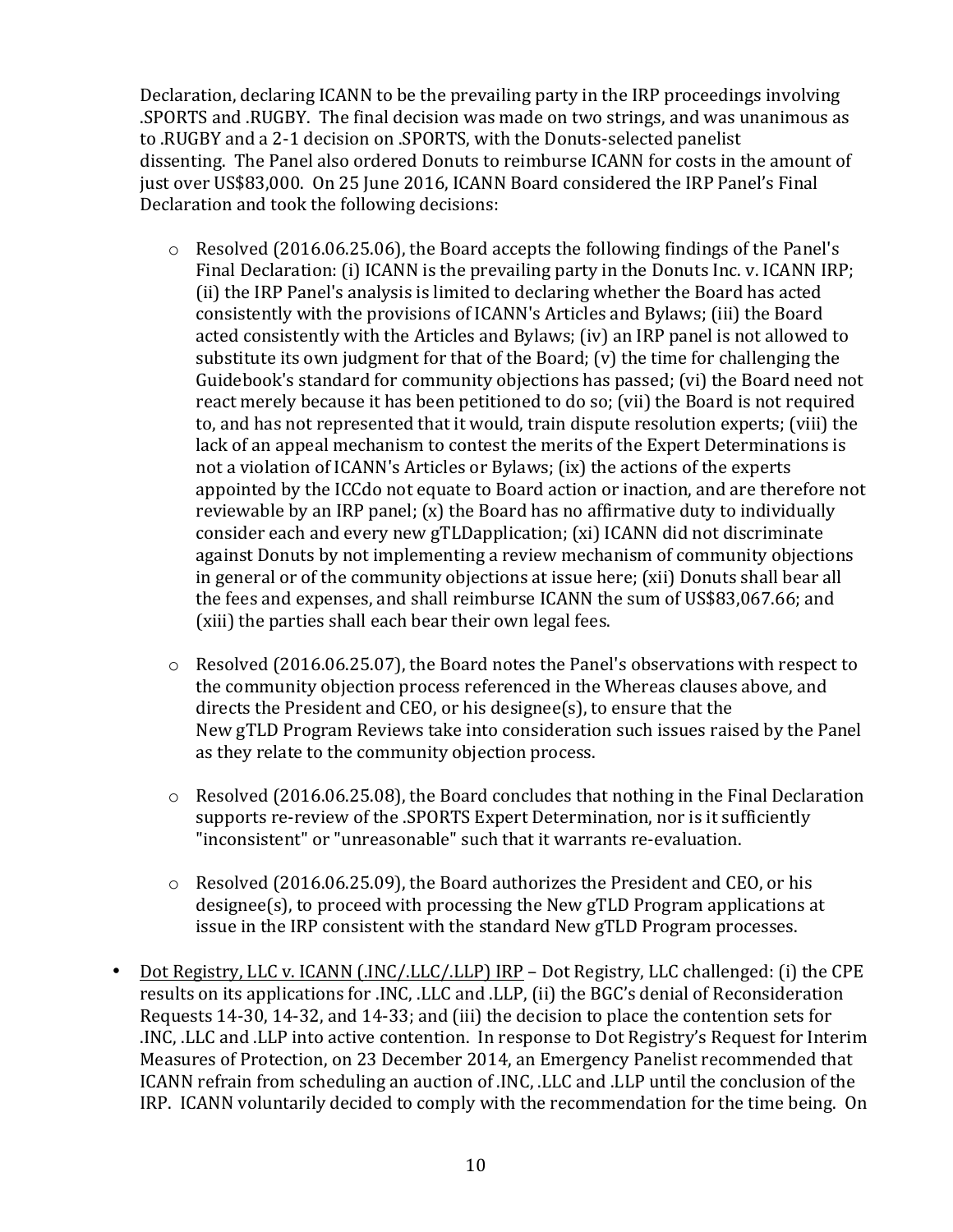29 July 2016, the Panel issued its Final Declaration. On 9 August 2016, 15 September 2016 and 17 September 2016, the ICANN Board considered the IRP Panel's Final Declaration and took the following decisions:

- $\circ$  Resolved (2016.08.09.11), the Board accepts the findings of the Final Declaration that: (i) Dot Registry is the prevailing party in the Dot Registry, LLC v. ICANN IRP; and (ii) ICANN shall pay to Dot Registry US\$235,294.37 upon demonstration that these incurred costs have been paid in full.
- $\circ$  Resolved (2016.08.09.12), the Board has noted the other findings in the Declaration and the findings regarding the Panel majority's statements with respect to the standard of review for Reconsideration Requests referenced above, and will consider next steps in relation to Dot Registry's Reconsideration Requests or the relevant new gTLDs before the Board takes any further action.
- $\circ$  Resolved (2016.08.09.13), in light of the recent letter received from Dot Registry and the factual inaccuracies that have been reported in online blogged reports, the Board directs the Secretary, or his designee(s), to post the Board briefing materials on this matter simultaneously with the resolutions.
- o Resolved (2016.09.15.15), the Board directs the Board Governance Committee to reevaluate Dot Registry's Reconsideration Requests 14-30, 14-32 and 14-33 in light of the Panel majority's Final Declaration in the Dot Registry IRP and the issues it identified with respect to the BGC's actions in evaluating these Reconsideration Requests.
- $\circ$  Resolved (2016.09.17.01), the Board hereby directs the President and CEO, or his designee(s), to undertake an independent review of the process by which ICANN staff interacted with the CPE provider, both generally and specifically with respect to the CPE reports issued by the CPE Provider.
- Corn Lake, LLC v. ICANN (.CHARITY) IRP Corn Lake challenged the Expert Determination granting the Independent Objector's objection against Corn Lake's application for .CHARITY and, more specifically, the differing outcomes of the two Expert Determinations related to .CHARITY. Corn Lake argues that ICANN's Board violated its Bylaws and Articles of Incorporation, and requests that the IRP Panel: "(i) direct the Board to reverse the CHARITY objection ruling against Corn Lake; (ii) subject that ruling to the same review as provided in the Resolution for the similarly situated .COM and .CAM decisional conflicts; or (iii) reinstate Corn Lake's application conditioned upon its acceptance of the PIC agreed to by [Sprint Registry Limited]." The Final Hearing was held on 8 February 2016 and the IRP Panel issued its Final Declaration on 17 October 2016, finding the Claimant the prevailing party, but not awarding to cost to either party. This IRP Declaration is pending Board consideration.
- Gulf Cooperation Counsel (GCC) v. ICANN (.PERSIANGULF) The GCC challenged the Expert Determination, issued on 30 October 2013, denying the GCC's community objection to the .PERSIANGULF application submitted by Asia Green IT System Ltd. In response to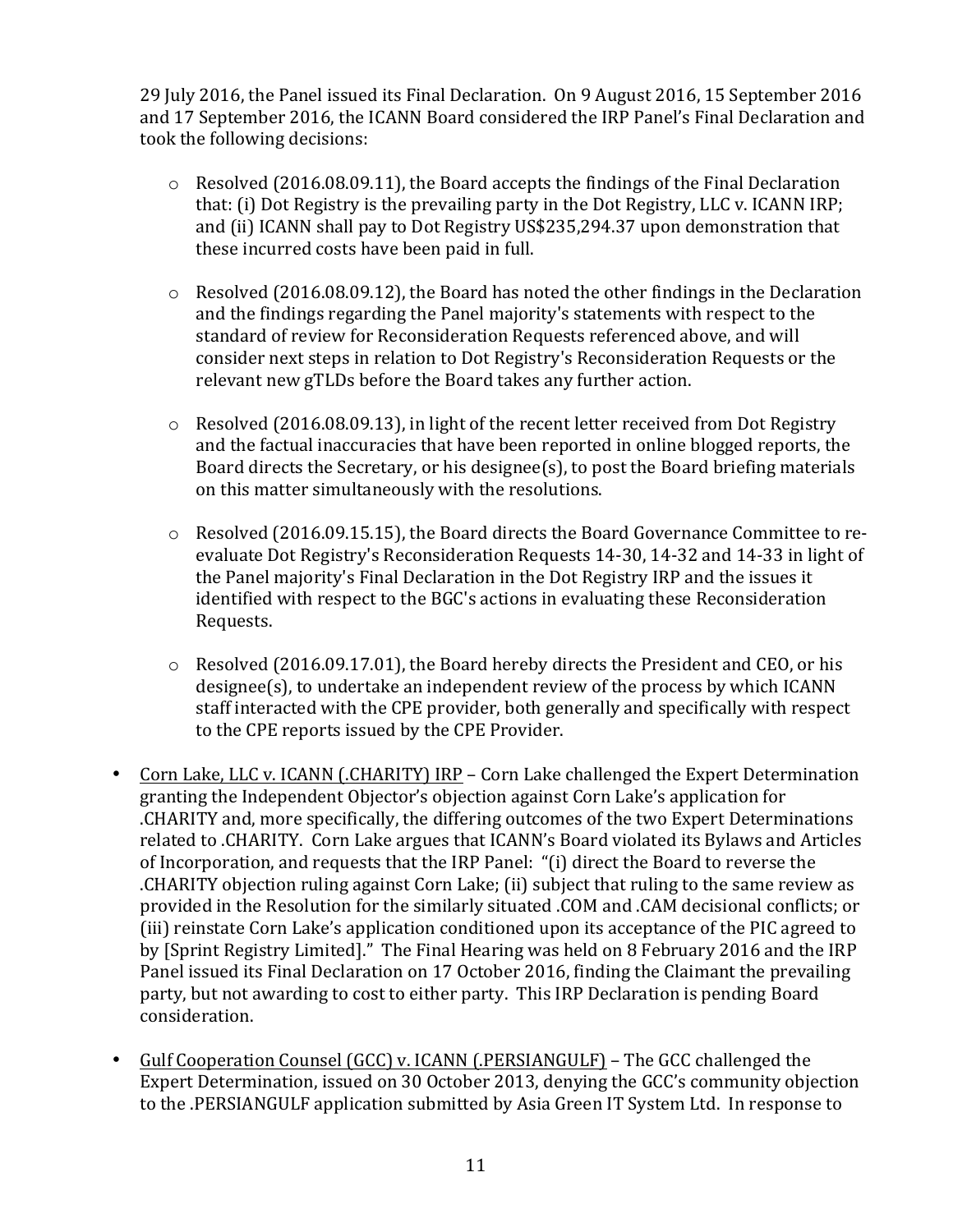the GCC's Request to stay the processing of the .PERSIANGULF application pending the IRP, on 12 February 2015, the Emergency Panelist issued an interim declaration granting the GCC's Request for Emergency Relief, with which ICANN voluntarily agreed to comply. The Final Hearing was held on 7 July 2016 and Final Declaration was received by ICANN on 24 October 2016. The Final Declaration found GCC to be the prevailing party and ordered the parties to provide further briefing by 18 November re: awarding of costs. This IRP Declaration is pending Board consideration.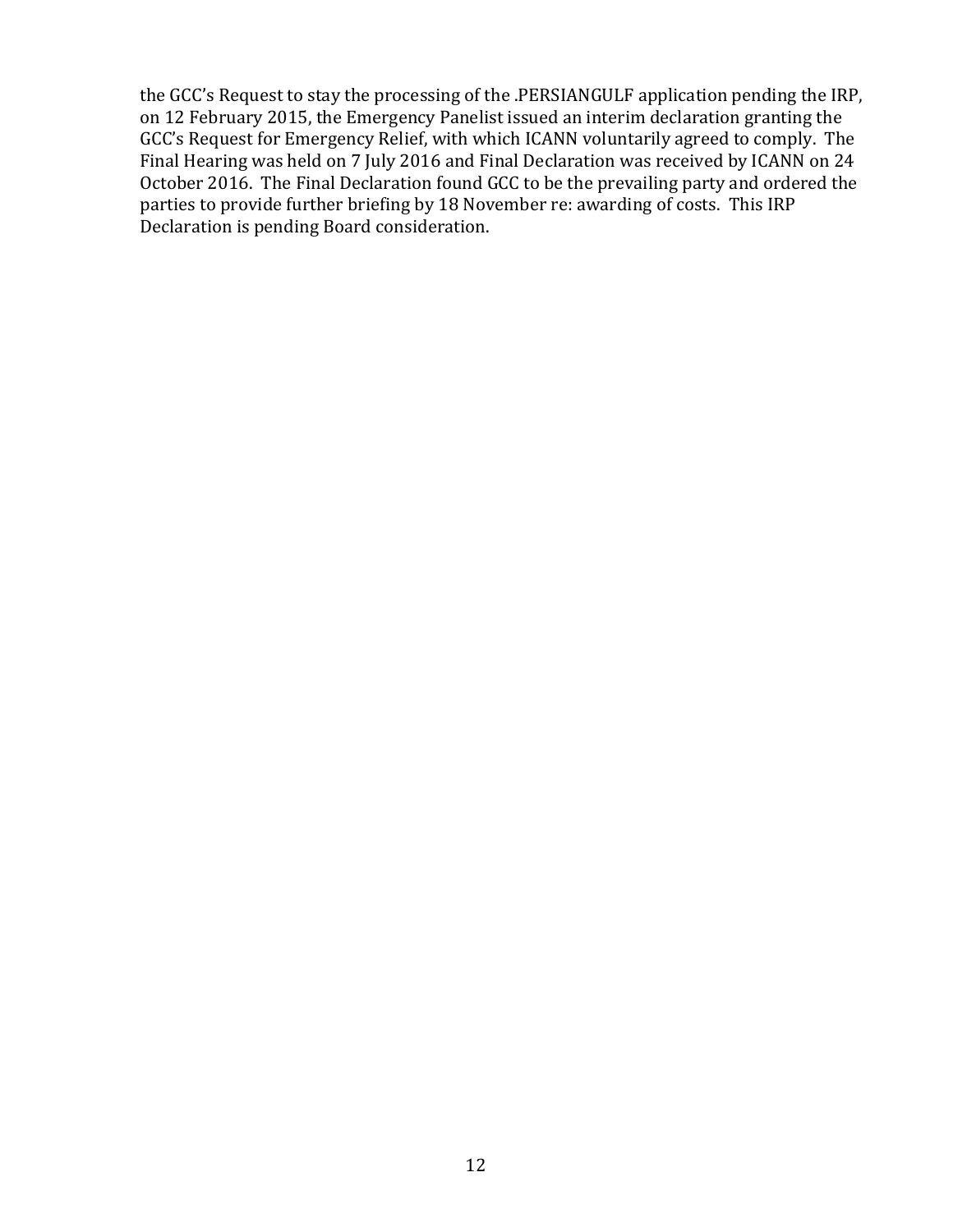# **DOCUMENTARY INFORMATION DISCLOSURE POLICY (DIDP) REQUESTS**

### **A. General Information Regarding DIDP**

- The DIDP was developed as a part of the Accountability and Transparency Frameworks and Principles to help enhance ICANN's accountability and transparency.
- The DIDP provides that "information contained in documents concerning ICANN's operational activities, and within ICANN's possession, custody, or control" at the time the DIDP request is made, will be made available to the public unless there is a compelling reason for confidentiality, such as the Defined Conditions of Nondisclosure.
- All DIDP requests and responses are posted at: https://www.icann.org/resources/pages/governance/transparency-en.

### **B.** Information on Specific DIDP Requests

#### **Number and Nature**

- From 20 October 2015 thru 25 October 2016, 31 DIDP Requests have been submitted and 20 were responded to, with 11 to be responded.
- Request 20151022-1: Bart Lieben (22 October 2015) The DIDP Request sought documentary information relating to the second Community Priority Evaluation (CPE) of dotgay LLC's application for the .GAY gTLD, which was completed and for which a CPE Report was issued on 8 October 2015. In the DIDP Response, ICANN explained that many of the items in the Request do not specify whether the Request relates to the first CPE of the Application that was performed in 2014 or the re-evaluation that was performed in 2015. Because the Requester have previously filed a similar DIDP Request on 22 October 2014 seeking documents related to the first CPE, for the purposes of the Response, ICANN interpreted and provided extensive information that relate to the second CPE. ICANN produced three documents, identified certain conditions for non-disclosure, and provided the Requester with links to the various responsive documents.
- Request 20151117-1: Jeffrey Smith (17 November 2015) The DIDP Request sought documentary information regarding: 1) Documentation that approved any new Policies and Procedures at ICANN that contradict the Summary – Principles, Recommendations  $&$ Implementation Guidelines in the Final Report from ICANN Generic Names Supporting Organization dated August 8, 2007 - http://gnso.icann.org/en/issues/new-gtlds/pdpdec05-fr-parta-08aug07.htm; 2) Documentation that led to the decision of only allowing three strings to be reconsidered at ICDR along with documents approving this decision and method of informing all of the entities that complained of inconsistent results and biased treatment; 3) Documentation that led to the appeals policy for the ICDR Name Similarity issues and the method of informing all of the entities that complained of inconsistent results and biased treatment; 4) Documentation on what led to the decision that applications are subject to name similarity instead of the actual string along with the documents approving this new policy along with the method of informing contention set owners and objectors; 5) Documentation on decisions made on how contention sets will be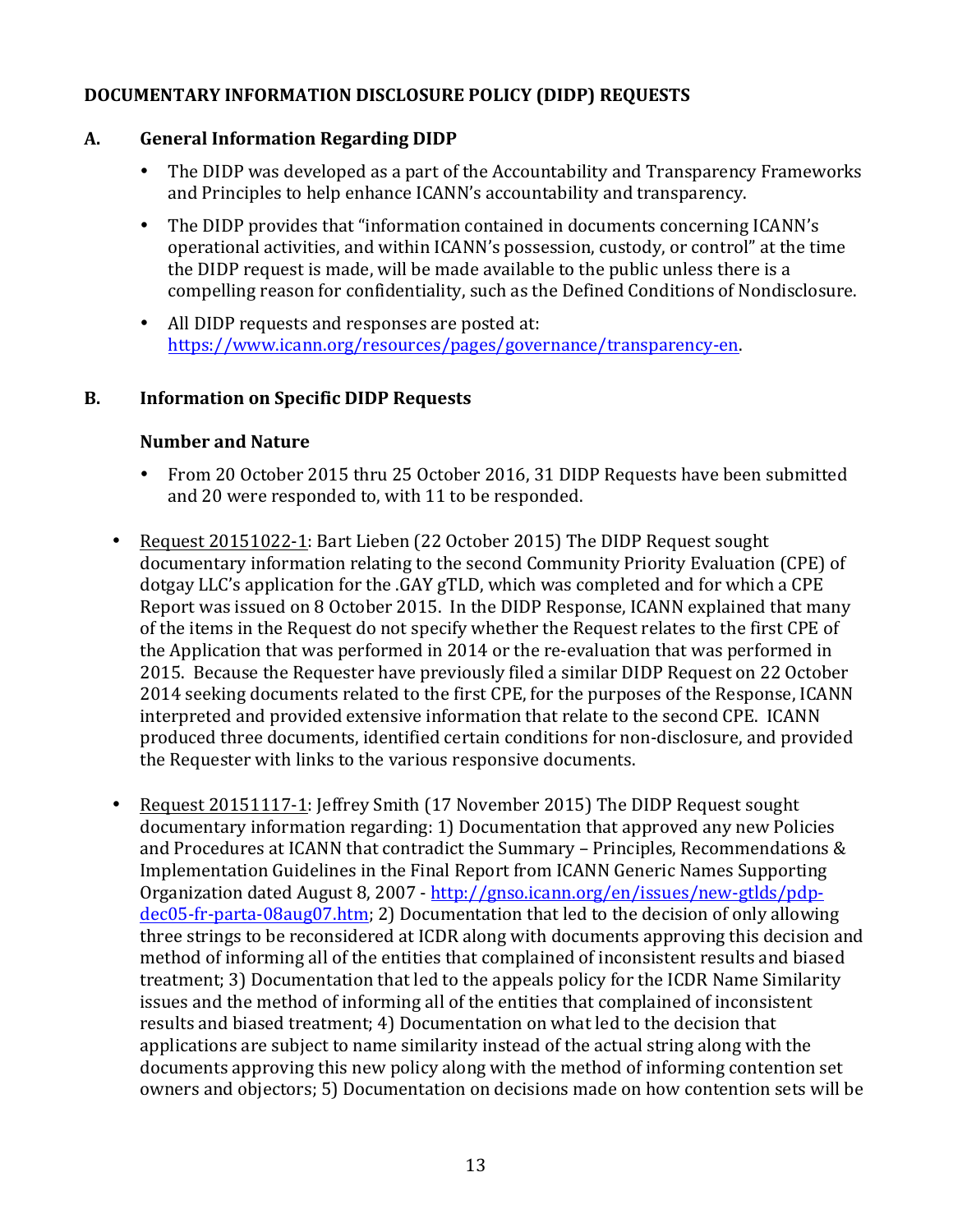considered and performed at auction along with documents approving this new policy along with the method of informing contention set owners; 6) All letters and correspondence and communications pertaining to the instructions given to the Name Similarity panel as well as letters and objections to the determination of the Name similarity panel along with responses along with discussions and communication related to dealing the issue: 7) Policies and communications that led to the decision to reduce the allowable time allowed to submit a motion for reconsideration along with documents approving this new policy; and 8) Audio Recording of Public Forum meeting on November 15th or 16th, 2000 in Marina del Ray, California which is missing from posted archives http://wilkins.law.harvard.edu/misc/Static/icann/icann-111400&start=0-30-06&end=3- 46-12.rm along with the board statements for that group of meetings. In the DIDP Response, ICANN produced two documents, identified certain conditions for nondisclosure, explained that the documents sought are already publicly available on ICANN's website, and provided the Requester with links to the various responsive documents.

- Request 20151130-1: The Centre for Internet & Society (30 November 2015) The DIDP Request sought the disclosure of all transition documents submitted by ICANN, from March 14, 2014 through August 17, 2015, relating to the IANA transition including those that were requested in May 2015 according to NTIA's blog dated August 17, 2015. In the DIDP Response, ICANN explained that the documents sought are already publicly available on ICANN's and NTIA's websites, and provided the Requester with links to the various responsive documents.
- Request 20151130-2: The Centre for Internet & Society (30 November 2015) The DIDP Request sought the disclosure of: 1) Document that reflect discussions explaining rationale behind introducing such a presumptive renewal clause at the outset: and 2) Documents that show the renewal of contracts between ICANN and VeriSign relating to the presumptive renewal of the .com and .net domain names, and PIR relating to the .org domain name. In the DIDP Response, ICANN identified certain conditions for nondisclosure, explained that the documents sought are already publicly available on ICANN's website, and provided the Requester with links to the various responsive documents.
- Request 20151130-3: The Centre for Internet & Society (30 November 2015) The DIDP Request sought the disclosure of: 1) Documents that reflect the creation of a relationship between ICANN and the RIRs (by way of MoUs, contracts, etc.); and 2) Documents that show the payment of such a fee to ICANN by the RIRs, and the receipt of such a sum as well. In the DIDP Response, ICANN identified certain conditions for non-disclosure, explained that the documents sought are already publicly available on ICANN's website, and provided the Requester with links to the various responsive documents.
- Request 20151202-1: Asia Green IT System Ltd (2 December 2015) The DIDP request sought the disclosure of: 1) All correspondence between ICANN, GCC, ICDR and/or anyone else, and all other documents, concerning the subject IRP and/or the .PersianGulf TLD; and 2) All correspondence, meeting notes, memoranda or other documents concerning the June 2014 meeting between ICANN executives and GCC, referenced in the 'emergency" declaration from February, 2015 decision. In the DIDP Response, ICANN provided one document, identified certain conditions for non-disclosure, explained that the documents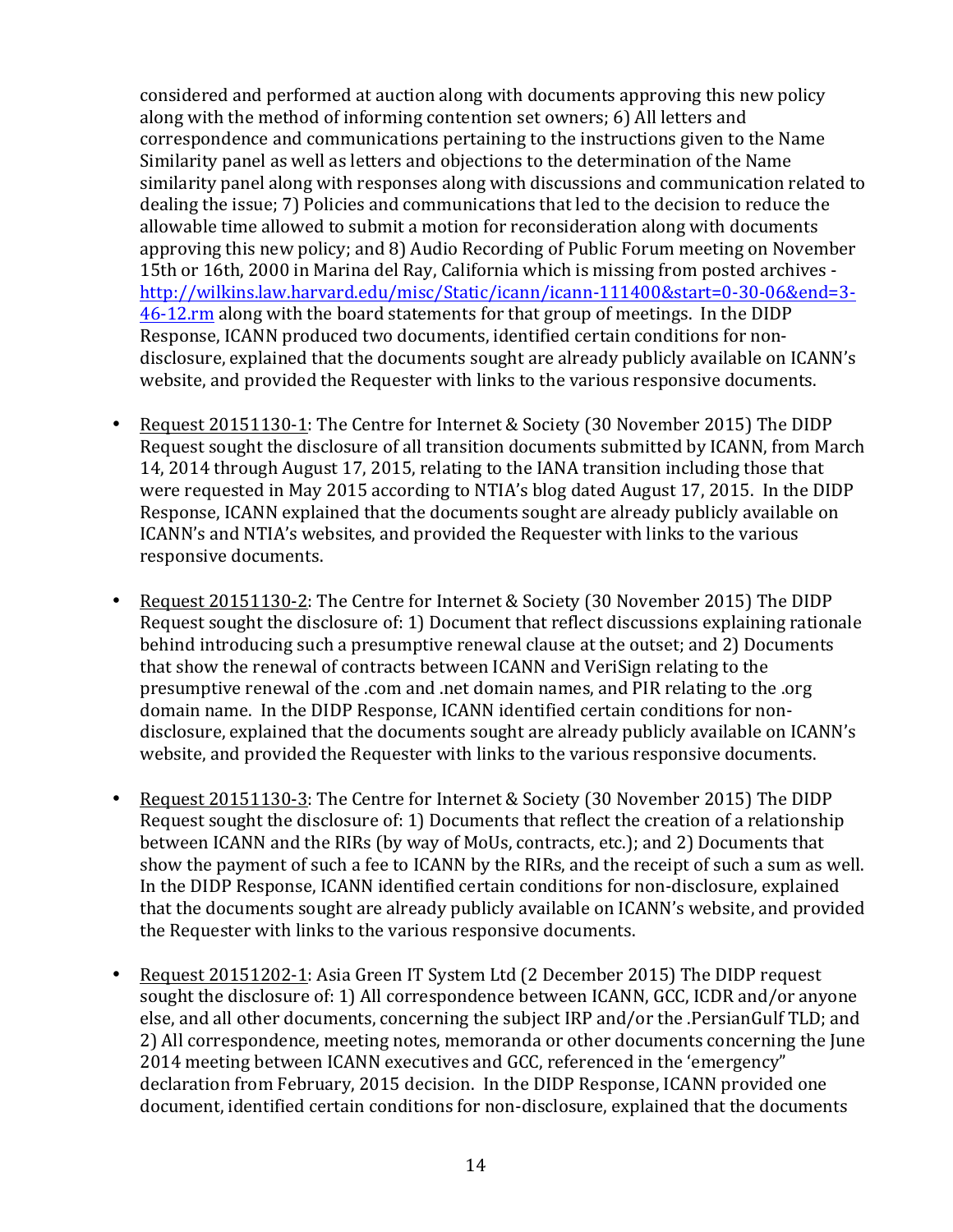sought are already publicly available on ICANN's website, and provided the Requester with links to the various responsive documents.

- Request 20160211-1: Registrar Stakeholder Group Executive Committee (11 February 2016) The DIDP sought the disclosure of travel data for the Intersessional Meetings of the Generic Names Supporting Organizational's Non-Contracted Parties House that occurred in Washington, D.C. in 2015 and Los Angeles, CA in February 2016. In the DIDP Response, ICANN provided two documents, explained that the documents sought are already publicly available on ICANN's website, and provided the Requester with links to the various responsive documents.
- Request 20160423-1: The Centre for Internet & Society (23 April 2016) The DIDP Request sought the disclosure of the reports submitted by the Board Governance Committee (BGC) to the ICANN Board on an annual basis as specified in Article IV, Section 2.20 of the ICANN Bylaws. In the DIDP Response, ICANN explained that the documents sought are already publicly available on ICANN's website, and provided the Requester with links to the various responsive documents.
- Request 20160423-2: The Centre for Internet & Society (23 April 2016) The DIDP Request sought disclosure of documentary information relating to "diversity analysis of public comments" submitted in 2015 and 2016, similar to the diversity analysis set forth in the ICG's Summary Report on Comments Received during the Public Comment Period on the Combined Transition Proposal. In response, ICANN explained that ICANN does not generally conduct a diversity analysis of the public comments received. As such, ICANN has no responsive documents.
- Request 20160423-3: The Centre for Internet & Society (23 April 2016) The DIDP Request sought the disclosure of documentary information relating to the audits of compliance of registrars and registry operators conducted by ICANN Contractual Compliance as referenced by ICANN's former CEO and President during his speech at the Welcome Ceremony of ICANN51. In response, ICANN noted that the Requester previously requested the same documents, and noted that responsive documents are set forth in ICANN's Responses to those earlier Requests. For completeness, ICANN reiterated its response in this DIDP Response.
- Request 20160423-4: The Centre for Internet & Society (23 April 2016) The DIDP Request sought the disclosure of documentary information relating to ICANN's internal sexual harassment and training policy. In response, ICANN explained that the internal training on harassment prevention program for staff and Board members is an interactive online program designed by a third party and that the materials are proprietary such that ICANN does not have rights to share. ICANN also produced its internal Prohibition of Harassment Policy in response to the DIDP Request.
- Request 20160423-5: The Centre for Internet & Society (23 April 2016) The DIDP Request sought the disclosure of statistics relating to ICANN's DIDP responses. In response, ICANN provided information and links regarding the background and purpose of the DIDP process, and explained that a threshold consideration in responding to a DIDP request is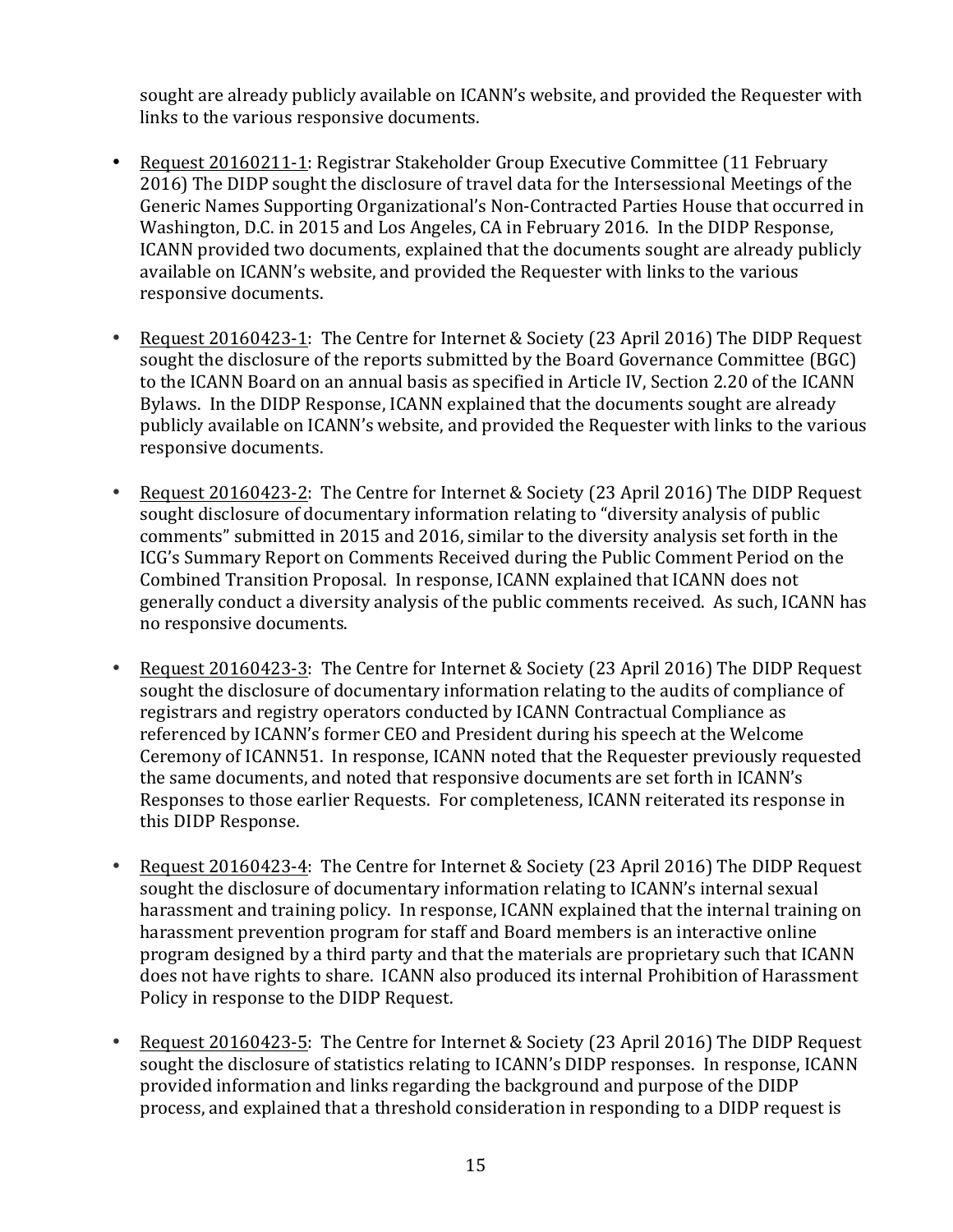whether the documents requested exist and are in ICANN's possession, custody or control. Under the DIDP, where the responsive document does not exist, ICANN shall not be required to create or compile summaries of any documented information. ICANN further explained that it is in the process of conducting a statistical analysis of its DIDP responses, and will be finalizing and posting its summary of that analysis in the coming weeks, and will notify the Requester when that information is publicly posted. ICANN also explained that to the extent there are other documents that may be responsive to the Request, they are subject to certain conditions for non-disclosure. ICANN further noted that, with respect to the research summary that the Requester provided in the DIDP Request and presented at the Non Commercial Users Constituency (NCUC) Session, there were several discrepancies with the information and/or characterizations provided in the Requester's summary (specific examples were provided).

- Request 20160426-1: The Centre for Internet & Society (26 April 2016) The DIDP Request sought the disclosure of documentary information relating to the financial support portion of the New gTLD Applicant Support Program. In response, ICANN provided extensive information and links regarding the New gTLD Applicant Support Program (Program). ICANN further noted that documentary information responsive to Item Nos. 1-3 of the DIDP Request was already publicly available (links were provided); and that there was no responsive information to Item Nos. 4-5 because there were no "donors" to the Program Fund (as explained on ICANN's website at the links provided).
- Request 20160429-1: DotMusic Limited (29 April 2016) The DIDP Request sought the disclosure of documentary information relating to the Community Priority Evaluation (CPE) of the Requester's application for the MUSIC gTLD (Application ID: 1-1115-14110). In response, ICANN provided extensive information regarding the CPE process and provided numerous links to publicly available information regarding, among other things, the CPE process, CPE Guidelines, and CPE results. In response to Item Nos. 1-6 (with several subparts) in the DIDP Request, ICANN explained that either no responsive documents existed or such documents, if any, were subject to various DIDP Defined Conditions for Nondisclosure. ICANN produced one document in response to the DIDP Request, which was a communication to the EIU to commence the CPE proceeding regarding the Requester's application.
- Request 20160502-1: The Centre for Internet & Society (2 May 2016) The DIDP Request sought the disclosure of "information relating to the recent renewal of [ICANN's] Root Zone Maintainer Agreement with VeriSign." In response, ICANN explained that there is no such agreement (previous, current, or renewed) in force between ICANN and Verisign regarding the root zone management functions performed by Verisign. Verisign currently serves as the Root Zone Maintainer and performs the root zone management functions pursuant to a Cooperative Agreement between Verisign and the NTIA. ICANN provided information and links regarding the current efforts, at the NTIA's request, for ICANN and Verisign to develop and enter into a Root Zone Maintainer Agreement (RZMA).
- Request 20160509-1: GCCIX, WLL (9 May 2016) The DIDP Request sought the disclosure of documentary information relating to the Requester's .GCC application (specifically documents regarding the GAC advice regarding the .GCC gTLD, and the Legal Rights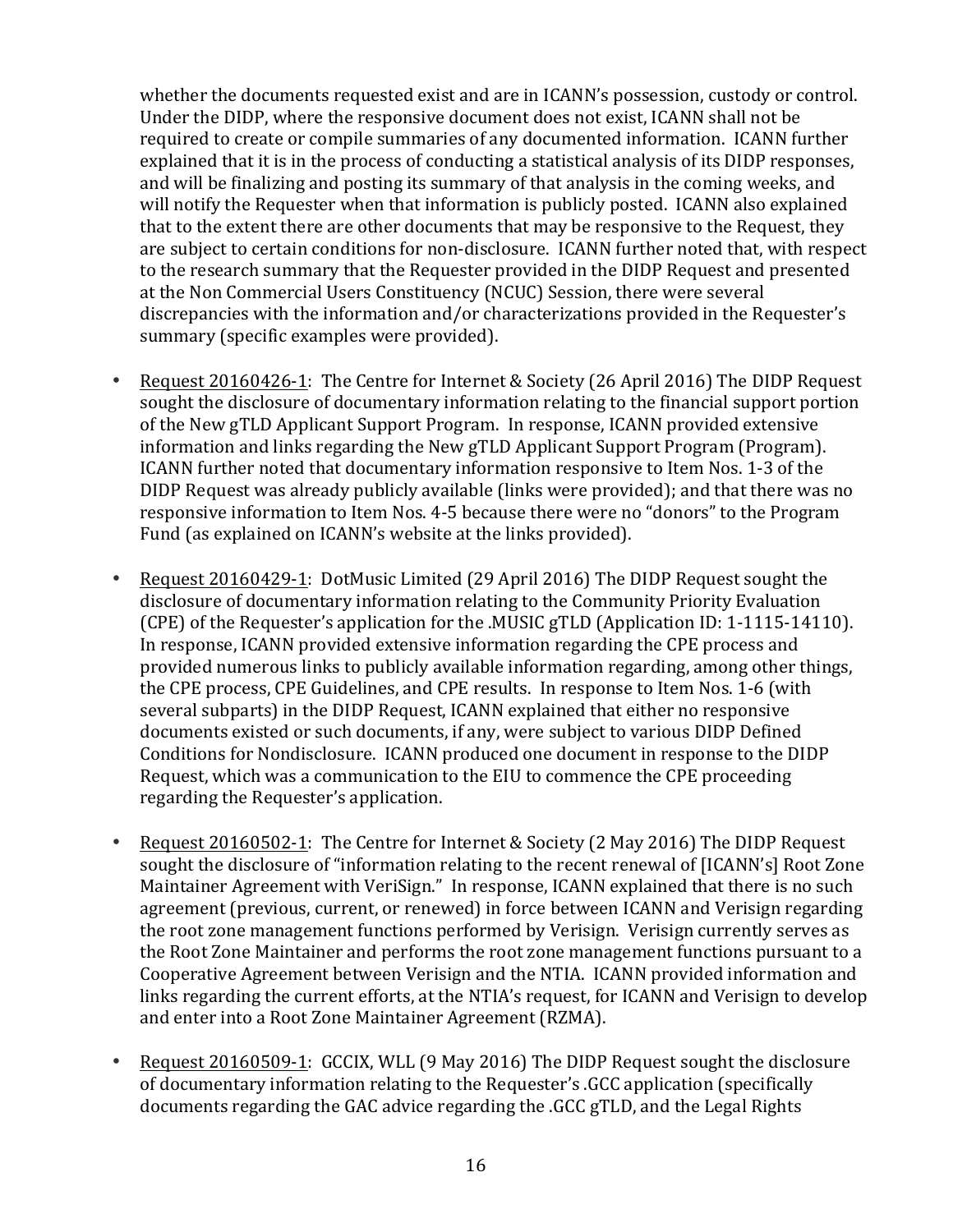Objection (LRO) against the .GCC application) and IGO protections at the top level. In response, ICANN identified certain conditions for non-disclosure, and provided links to the already public information regarding the GAC's advice, ICANN's acceptance of that advice, as well as the LRO proceedings regarding the .GCC application. ICANN further explained, in detail, and provided links to information regarding the history of GAC advice regarding protection of IGO names and acronyms at the top and second level, the GNSO policy recommendations regarding protection of IGO names and acronyms, as well as the efforts conducted thus far to reconcile the two, including information regarding the IGO "small group," which serves as a forum for discussions regarding the protection of IGO identifiers in an effort to resolve the conflicts between the GNSO policy recommendations and the GAC advice.

- Request 20160805-1: Donuts Inc. (5 August 2016) The DIDP Request sought the disclosure of "the agreement(s) between ICANN and Stiftelsen for Internetinfrastruktur for predelegation testing services." In the DIDP Response, ICANN identified certain conditions for non-disclosure, explained that some documents sought are already publicly available on ICANN's website, and provided the Requester with links to the various responsive documents.
- Request 20160829-1: Michael Palage (29 August 2016) The DIDP Request sought the disclosure of documents addressing the topics of malware, spam, bots, cybersquatting, malicious/illegal activity etc. in connection with the DNS over the last three years. In the DIDP Response, ICANN explained that the documents sought are already publicly available on ICANN's website, and provided the Requester with links to the various responsive documents. ICANN also explained that to the extent there are other documents that may be responsive to the Request, they are subject to certain conditions for non-disclosure.
- Request 20160922-1: Shaul Jolles on Behalf of Dot Registry, LLC (22 September 2016) The DIDP Request sought the disclosure of documents regarding certain Board Meetings in August and September 2016, Board briefing materials related to the Board deliberations on the Dot Registry, LLC v. ICANN IRP determination, the 17 September 2016 ICANN board meeting agenda item "President and CEO Review of New gTLD CPE Report Procedures," ICANN's scope, purpose, timing, methodology, and/or intentions about or related to the ICANN "President and CEO Review of New gTLD CPE Report Procedures," and any and all documents or communications regarding how the ICANN President and CEO, or his designee(s), intends to perform an independent evaluation of the CPE Provider's CEP reports when they are employees of ICANN and not independent. In the DIDP Response, ICANN explained that the documents sought are already publicly available on ICANN's website, and provided the Requester with links to the various responsive documents. ICANN also explained that to the extent there are other documents that may be responsive to the Request, they are subject to certain conditions for non-disclosure.
- Request 20160925-1: Michael Palage (25 September 2016) The DIDP Request sought the disclosure of documents related to the 8 February 2005 Special Meeting of the Board. In the DIDP Response, ICANN provided the Requester with links to various responsive documents.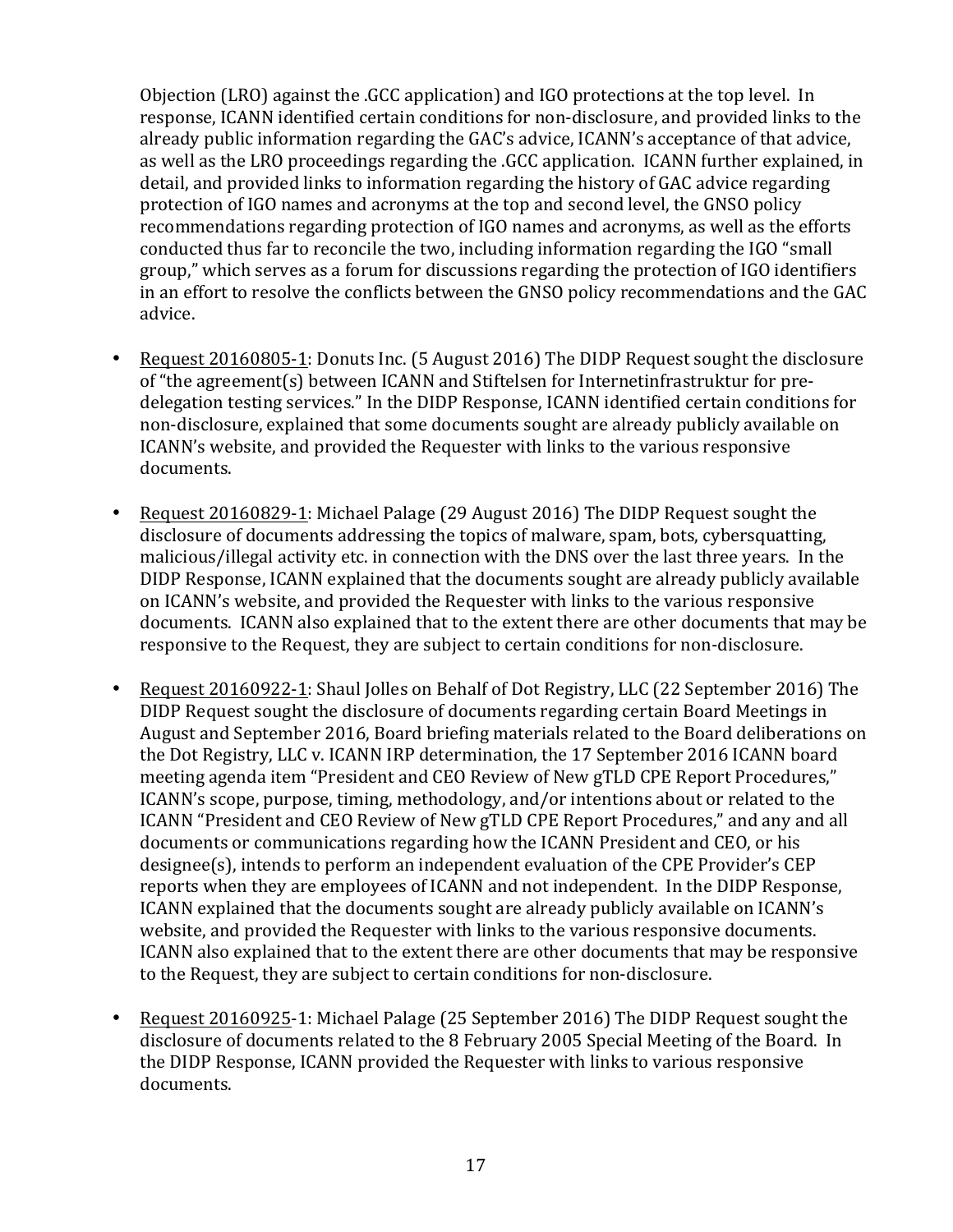- Request 20161017-1: Shaul Jolles on Behalf of Dot Registry, LLC (17 October 2016) The DIDP seeks the disclosure of information relating to a working group, which is scheduled to meet on 4 November 2016 at ICANN 57 in Hyderabad, India.
- Request 20161024-1: The Centre for Internet & Society (24 October 2016) The DIDP seeks the disclosure of information regarding ICANN's compliance with U.S. Lobbying Law.
- Request 20161024-2: The Centre for Internet & Society (24 October 2016) The DIDP seeks the disclosure of information regarding ICANN's FY2015 Report on IANA Stewardship Transition Costs.
- Request 20161024-3: The Centre for Internet & Society (24 October 2016) The DIDP seeks the disclosure of information regarding "all speeches and statements by Goran Marby since his appointment as ICANN President & CEO in February 2016".
- Request 20161024-4: The Centre for Internet & Society (24 October 2016) The DIDP seeks the disclosure of information regarding "... which staff or board members travel in economy, business and first class when sponsored by ICANN", and "... any and all documents based on which this decision about who travels in which class is made".
- Request 20161024-5: The Centre for Internet & Society (24 October 2016) The DIDP seeks the disclosure of information regarding registrars separated according to the year of accreditation.
- Request 20161024-6: The Centre for Internet & Society (24 October 2016) The DIDP seeks the disclosure of information regarding correspondence between World Economic Forum and ICANN related to NETMundial and the NETMundial Initiative, and correspondence between CGI.br and ICANN related to NETMundial and the NetMundial Initiative.
- Request 20161024-7: The Centre for Internet & Society (24 October 2016) The DIDP seeks the disclosure of information regarding "[c]orrespondence between Namibian Network Information Centre (NNIC)", "[a]greements signed by NNIC and ICANN that give administrative control over .na to NNIC", and "[o]utputs and presentations to Board by ccNSO technology working group under the chairmanship of Dr. Eberhard Lisse".
- Request 20161024-8: The Centre for Internet & Society (24 October 2016) The DIDP seeks the disclosure of information regarding documents showing the reasons why ICANN possesses the breakdown of the FY2003 – FY2005 contributions, but not for other years, and the discrepancy between FY2013 breakdown of Number Resources Organization (NRO) contributions and contributions reported in ICANN's FY2013 financial report.
- Request 20161024-9: The Centre for Internet & Society (24 October 2016) The DIDP seeks the disclosure of information regarding "[d]ocuments showing the process followed by ICANN to verify the identity of all gTLD bidders", "[a]ffidavits filed by ICANN regarding the identity of Nu Dot Co.", and "[a]ny other documentation showing that ICANN was able to verify the identity of Nu Dot Co."